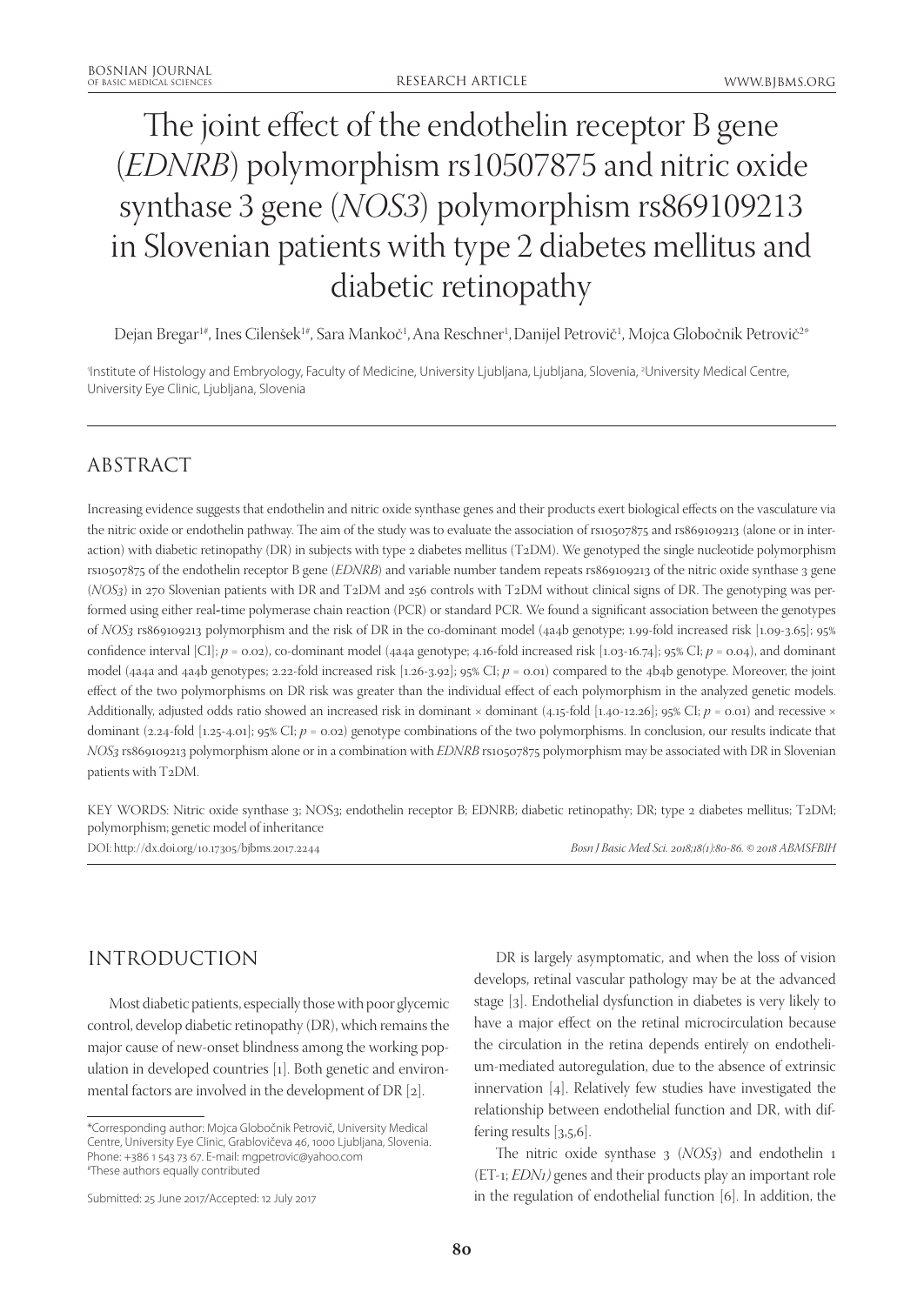modulation of vasomotor tone is affected by the actions of endothelin receptor A  $(ET_{\rm A})$  and  $ET_{\rm B}$  [7].  $ET_{\rm B}$  has a dual role in the regulation of vascular tone. The activation of  $\mathsf{ET}_\mathsf{B}$  located on the endothelium stimulates the production of NO and indirectly has a vasorelaxant effect on the underlying smooth muscles, whereas  $\mathsf{ET}_\mathsf{B}$  located in the vascular smooth muscles causes vasoconstriction [8]. When ET-1 binds to  $ET_{B}$  located on the endothelial cells [ECs] (maximum 20% of the total ET-1 produced by ECs), the NOS3 activity is enhanced  $[9,10]$ . Stimulation of NOS<sub>3</sub> may serve as an inhibitory feedback mechanism to prevent excessive and potentially damaging ET-1 signaling  $[11]$ .

Although rs10507875 polymorphism of the  $ET_B$  gene (*EDNRB*) is not in the coding region (GRCh37.p13, Ensembl, April 2017), previous studies indicated an association between the SNPs in the non-coding regions of the *EDNRB* and the regulation of transcription [12,13].

Despite the constitutive expression of *NOS3* gene, numerous stimuli regulate its expression at the transcriptional, posttranscriptional, and posttranslational levels. Recently, the posttranscriptional regulation of the *NOS3* gene by small interfering RNAs (siRNAs) was reported [14]. This may consequently decrease the NO production leading to lower NOS3 levels [14].

The aim of this study was to evaluate the association of rs10507875 of the *EDNRB* and rs869109213 of the *NOS3* gene (alone or in interaction) with DR in subjects with Type 2 diabetes mellitus (T2DM).

# MATERIALS AND METHODS

#### Patients

In this case-control retrospective study we evaluated 526 unrelated Caucasians with T2DM of at least 10-year duration and a defined ocular status, admitted to the general hospitals in Murska Sobota, Maribor, Slovenj Gradec, Ljubljana, and Izola. The patients had not been monitored for glycemic control. DR screening was performed at the Eye Clinic, University Medical Center in Ljubljana, between December 2005 and September 2014. After an informed consent was obtained, a detailed interview was performed. To avoid the confounding effect of impaired kidney function, patients with overt nephropathy were not included in the study.

T2DM was diagnosed according to the current American Diabetes Association diagnostic criteria [15]. Fundus examination was performed by a senior ophthalmologist after pupil dilation with 2.5% tropicamide and phenylephrine, using a slit lamp biomicroscope with non-contact lens and electronically documented using a fundus camera with a 50-degree angle (Topcon-TRC 40-IX, Tokyo, Japan). DR staging was determined according to the Early Treatment Diabetic Retinopathy

Study (ETDRS) retinopathy severity scale [16]. The study group (DR) included 270/526 patients with T2DM and DR, while the control group consisted of 256/526 individuals with T2DM who had no clinical signs of DR.

#### DNA extraction

DNA extraction was performed at the Laboratory for Molecular Genetics, Institute of Histology and Embryology, Medical Faculty in Ljubljana. Genomic DNA was extracted from 200 µL of whole blood using QIAgen DNA Blood Mini Kit and QIACube robot workstation (Qiagen GmbH, Hilden, Germany), according to the blood and body fluid spin protocol V3.

#### Single nucleotide polymorphism (SNP) selection

Based on the latest data available in the Ensembl Genome Browser for vertebrate genomes we selected two polymorphisms: rs10507875, a SNP located at chromosome 13 in the intron 7 of *EDNRB* gene and rs869109213, variable number of tandem repeats (VNTRs) 27 base pairs (bp) long, positioned in the intron 4 close to the 5' end of *NOS3* gene, at chromosome 7. The G allele of rs10507875 results in a non-coding variant (Sequence Ontology, Ensembl) of unknown functional significance (as determined by variant effect predictor of Ensembl, GRCh38.p7 and UCSC Genome Browser on Human, GRh38/ hg38). Similarly, the functional role of rs869109213 in DR is controversial.

#### Polymerase chain reaction (PCR)

PCR for rs10507875 was performed on a StepOne Real-Time PCR System (Applied Biosystems Inc., Massachusetts, USA), according to the manufacturer's instructions. The real-time PCR reactions were set up in a final volume of  $5 \mu L$ using KASP by Design (KBD) Assay mix (LGC Genomics, Middlesex, UK), containing: 2.5 µL of KASP Master Mix, 0.07 µL of KBD mix, 3.39 µL of nuclease-free water, and 15 ng of genomic DNA. The PCR amplification was carried out under the following cycling conditions: Step 1 - 94°C for 15 minutes; Step 2 - Touchdown protocol at 94°C for 20 seconds, 61°C for 60 seconds, 61-55°C (drop - 0.6°C/per cycle) for 60 seconds, and repeating 9 times the cycles at  $94^{\circ}$ C for 20 seconds and 61°C for 60 seconds, achieving the annealing temperature of 55°C; step 3 - repeating 25 times cycles at 94°C for 10 seconds and 55°C for 60 seconds.

rs869109213 was analyzed using the method of Wang et al. [17]. DNA samples were subjected to conventional PCR using primers 5-AGG CCC TAT GGT AGT GCC TTT-3 (forward), and 5-TCT CTT AGT GCT GTG GTC AC-3 (reverse). The PCR reaction was performed in a final volume of 10  $\mu$ L containing: 2.0  $\mu$ L of  $5 \times$  Go Taq<sup>®</sup> reaction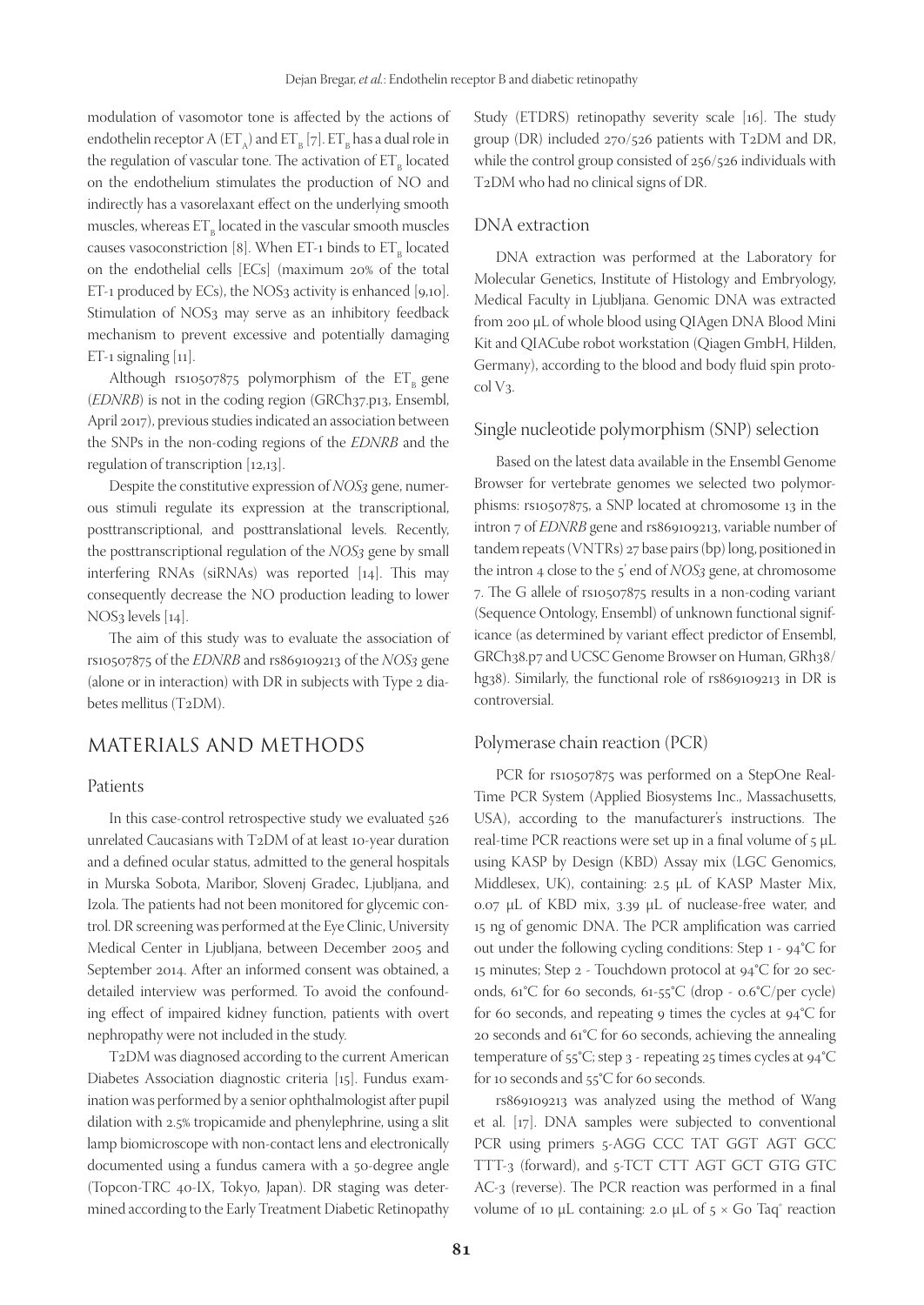buffer (Promega, Wisconsin, USA), 0.4 µL of each primer (TIB MOLBIOL GmbH, Germany), 0.2 µL of 10 mM deoxynucleotide triphosphates (dNTP) Mix (Promega, Wisconsin, USA),  $0.5$  µL of 25 mM MgCl<sub>2</sub> (Promega, Wisconsin, USA),  $0.5$  U Go Taq DNA polymerase (Promega, Wisconsin, USA), 5.9 µL of nuclease-free water, and 25 ng of genomic DNA. After the initial denaturation at 95°C for 5 minutes, 30 cycles were conducted: 94°C for 60 seconds, annealing at 56°C for 45 seconds, and at 72°C for 2 minutes. The final extension lasted for 5 minutes at 72°C. The PCR products were analyzed by electrophoresis in a 3% agarose gel and visualized with SYBR safe DNA gel stain (Thermo Fisher Scientific Inc., Massachusetts, USA). The wild-type 4b allele generated a 420 bp product, while the mutant 4a allele generated a 393 bp product.

#### Statistical analysis

Statistical analyses were conducted using IBM SPSS Statistics for Windows, Version 20.0. (IBM Corp., Armonk, NY, USA). Continuous variables were compared by unpaired Student's t-test, while Chi-square test was used to compare discrete variables. Data were expressed as mean ± standard deviation [SD] (continuous variables) or as the number and percentage of patients (categorical variables). All variables that showed significant differences in the univariate analysis were analyzed together in a binary logistic regression analysis. A value of  $p < 0.05$  was considered statistically significant. The deviation from Hardy–Weinberg equilibrium (HWE) was assessed by the Fisher's exact test (http://ihg.gsf.de/) [18]. The joint effects of the two polymorphisms were analyzed in a logistic regression model, where different combinations of the recessive (Rec) and dominant (Dom) models were considered. Logistic regression was used to compute odds ratio (OR) by adjusting for potential confounders, including the duration of diabetes, insulin therapy, glycated hemoglobin  $(HbA_{1c})$ , blood pressure level, body mass index (BMI), cholesterol, and triglyceride concentration (Table 1).

## RESULTS

The demographic and clinical data of 526 enrolled patients with T2DM are shown in Table 1. Out of the 526 patients, 256 patients had no clinical signs of DR (controls), and the remaining 270 had DR. There were no significant differences between the groups with respect to the age, sex, history of hypertension, and smoking status. However, a statistically significant difference was observed in the following parameters: Duration of diabetes, insulin treatment, HbA<sub>1</sub>, BMI, systolic/diastolic blood pressure, low-density lipoprotein (LDL), high-density lipoprotein (HDL), total cholesterol levels, and triglycerides. The duration of diabetes in patients with DR was

**TABLE 1.** Clinical and laboratory characteristics of T2DM patients with and without DR (controls) for minimum 10 years

| Characteristics                 | Patients<br>$(n=270)$ | Controls<br>$(n=256)$ | p       |
|---------------------------------|-----------------------|-----------------------|---------|
| Age (years)                     | $64.1 \pm 9.7$        | $65.7+9.6$            | 0.06    |
| $Sex - Male$ $%$                | 141 (52.2)            | 132 (51.6)            | 0.9     |
| Duration of T2DM (years)        | $18.8 \pm 7.3$        | $13.3 + 3.6$          | < 0.001 |
| Patients on insulin therapy (%) | 197 (73.8)            | 112(45.0)             | < 0.001 |
| $HbA1c$ $(\%)^*$                | $8.1 + 1.4$           | $7.4 + 1.1$           | < 0.001 |
| Systolic blood pressure (mmHg)  | $144 + 20$            | $141 + 17$            | 0.01    |
| Diastolic blood pressure (mmHg) | $84+9$                | $82+10$               | 0.04    |
| $BMI$ (kg/m <sup>2</sup> )      | $28.5 + 4.4$          | $29.4 + 3.8$          | 0.02    |
| History of hypertension (%)     | 212(78.5)             | 193 (75.4)            | 0.4     |
| Total cholesterol (mmol/L)      | $4.9 \pm 1.2$         | $4.7 + 1.1$           | 0.01    |
| LDL cholesterol (mmol/L)        | $2.9 \pm 0.9$         | $2.7+0.8$             | 0.01    |
| HDL cholesterol (mmol/L)        | $1.1 \pm 0.2$         | $1.2 + 0.3$           | < 0.001 |
| Triglycerides (mmol/L)          | $1.9 \pm 0.8$         | $1.7 \pm 0.7$         | 0.02    |
| Smokers (%)                     | 25(9.5)               | 17(7.0)               | 0.3     |

The values represent mean±SD. Bold indicates statistically significant results. The average value for HbA1c is provided. T2DM: Type 2 diabetes mellitus; DR: Diabetic retinopathy; HbA1c: Glycated hemoglobin; BMI: Body mass index; LDL: Low-density lipoprotein; HDL: High-density lipoprotein

at least 5 years longer compared to controls. A significantly higher proportion of T2DM patients with DR required insulin treatment compared to diabetics without DR. T2DM patients with DR had higher HbA<sub>1c</sub>, systolic/diastolic blood pressure, total cholesterol, and LDL cholesterol levels, whereas BMI and HDL cholesterol levels were significantly lower in DR compared to control group.

The distribution of genotype and allele frequencies in DR and control groups is shown in Table 2.

The population data, including genotype and allele frequencies, for rs10507875 were published in the 1000 genomes project Phase 3 (for populations of European ancestry a allele =  $84.8\%$ , g allele =  $15.2\%$ ). However, no similar reports are available for rs869109213. The average allele frequencies for rs869109213 in our study population (526 patients with T2DM) were 83.6% for 4b and 16.4% for 4a allele.

The two polymorphisms were in HWE in both DR (rs10507875: *p* = 0.22; rs869109213: *p* = 0.06) and control (rs10507875: *p* = 0.09; rs869109213: *p* = 0.09) groups.

The genotype and allele distribution of rs10507875 and rs869109213 polymorphisms differed significantly between DR and control group (Table 2). Following these observations, we used a logistic regression analysis to evaluate whether these polymorphisms were independently associated with DR after adjusting for the duration of  $T_2DM$ , insulin therapy,  $HbA_{c}$ BMI, total cholesterol, LDL and HDL levels, and triglycerides. The 4a4a and 4b4a genotypes of rs869109213 polymorphism were associated with an increased risk of DR compared with the 4b4b genotype  $(OR_{\text{co-dominant}(Co\text{-dom})^1} = 1.99\text{-fold}, 95\% \text{ confi-}$ dence interval [CI] = 1.09-3.65,  $p =$  0.02; OR<sub>Co-dom</sub><sub>2</sub> = 4.16-fold [1.03-16.74]; 95% CI; *p* = 0.04). The association of rs869109213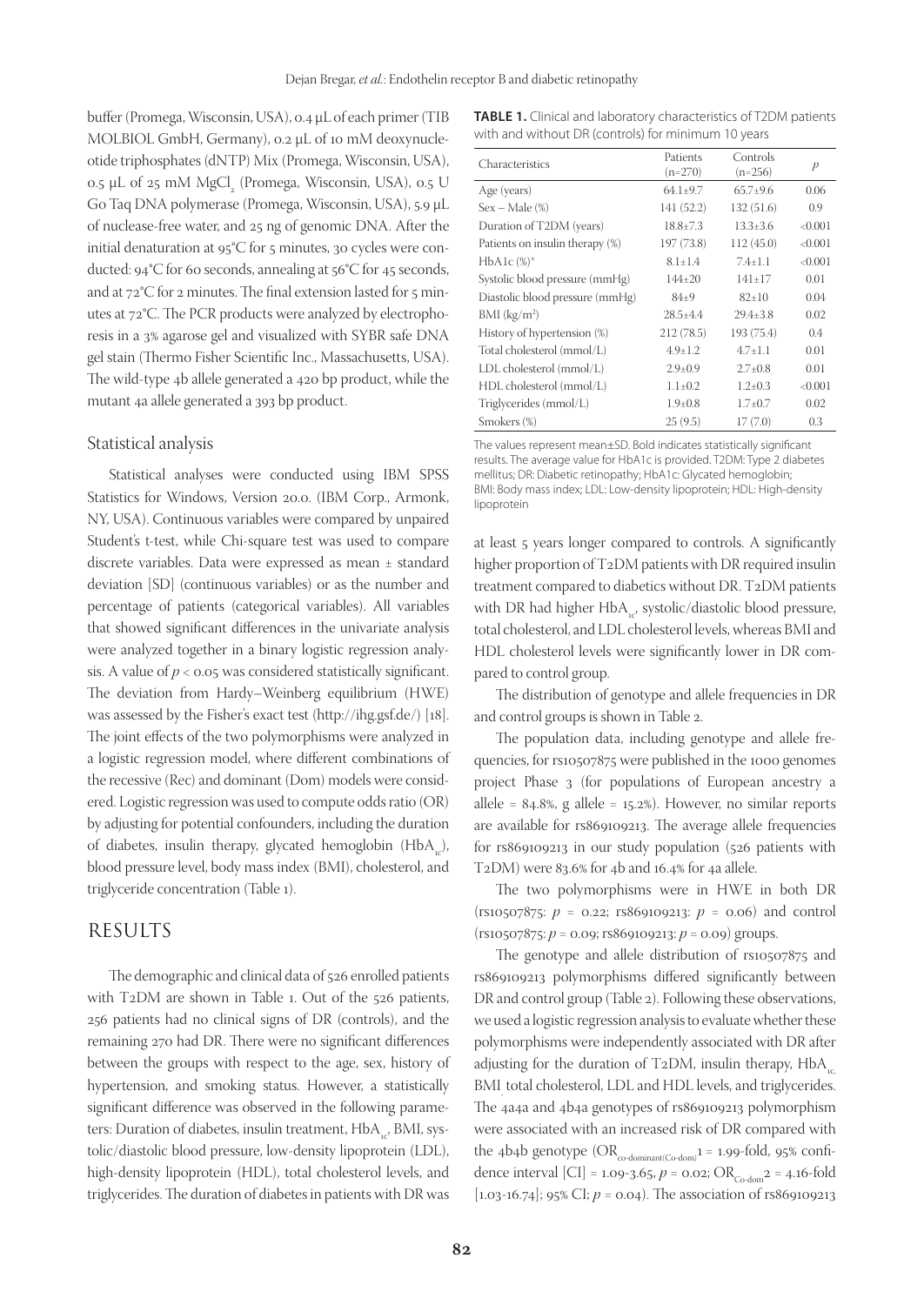with DR was also observed when we applied Dom model (OR<sub>Dom</sub> = 2.22-fold, 95% CI = 1.26-3.92,  $p = 0.01$ ). On the contrary, no association was observed between rs10507875 and DR in any of the tested models (Table 3).

Finally, logistic regression analysis was used for the evaluation of the joint effect of two polymorphisms. The results indicated that the joint effect of rs869109213 and rs10507875 on DR risk was greater than the individual effect of each polymorphism in the analyzed genetic models. After adjusting for the confounding variables found relevant in the univariate analysis, we demonstrated the strength of association with OR<sub>Rec×Dom</sub> of 2.24-fold ([1.25-4.0] 95% CI,  $p = 0.007$ ) for the individuals with genotypes 4a4a/4a4b (rs869109213) and AA/ AG (rs10507875) compared to carriers of 4b4b (rs869109213) and AA/AG (rs10507875). The genotypes 4a4a/4a4ba  $(rs869109213)$  in a combination with  $GG/AG$   $(rs10507875)$ , compared to the reference 4b4b (rs869109213) and AA (rs10507875), pointed out a significantly increased risk for

DR in Dom  $\times$  Dom combination. The OR was 4.15-fold (1.40-12.26), 95% CI,  $p = 0.01$ . Moreover, the carriers of  $4a4a/4a4ba$ (rs869109213) and AA (rs10507875) compared with the aforementioned reference had  $OR_{\text{Dom} \times \text{Dom}}$  of 2.18-fold (1.14-4.16), 95% CI, *p* = 0.02 (Figure 1).

# DISCUSSION

In this case-control study, we showed that rs869109213 of the *NOS3* gene alone and in a combination with rs10507875 of the *EDNRB* gene is associated with DR. Since it was characterized in the mid-1990s, many polymorphic sites have been described in the human *NOS3* gene, including the selected VNTR. However, previous studies on the association between rs869109213 and the risk for DR among T2DM patients reported conflicting and inconclusive results, which might be due to interethnic differences in the distribution of *NOS3* polymorphisms [14,19].

**TABLE 2.** Distribution of rs10507875 and rs869109213 genotypes and alleles in T2DM patients with and without DR (controls) for minimum 10 years

| Gene         | Polymorphism                                                                     | Genotype/allele                   | Patients<br>$n=270(%)$           | Controls<br>$n=256$ (%)          | p     |
|--------------|----------------------------------------------------------------------------------|-----------------------------------|----------------------------------|----------------------------------|-------|
| <b>EDNRB</b> | rs10507875<br>intron 1; g. $37411$ A>G                                           | GG<br>AG<br>AA                    | 9(3.3)<br>65(24.1)<br>196(72.6)  | 5(2.0)<br>41(16.0)<br>210(82.0)  | 0.03  |
|              |                                                                                  | G<br>А                            | 83 (15.4)<br>457 (84.6)          | 51(10.0)<br>461(90.0)            | 0.008 |
| NOS3         | rs869109213<br>intron 4; g. 11112 11138<br>GAAGTCTAGACCTGCTGCAGGGGTGAG [4][5][3] | 4a4a<br>4b4a<br>4b <sub>4</sub> b | 16(5.9)<br>77(28.5)<br>177(65.6) | 7(2.7)<br>50(19.5)<br>199 (77.7) | 0.006 |
|              |                                                                                  | 4a<br>4b                          | 109(20.2)<br>431 (79.8)          | 64(12.5)<br>448 (87.5)           | 0.001 |

Bold indicates statistically significant results. T2DM: Type 2 diabetes mellitus; DR: Diabetic retinopathy; EDNRB: Endothelin receptor type B; NOS3: Nitric oxide synthase 3

| Gene/polymorphism                                                                         | Model                               | Number of patients/controls | $OR^*$ (95% CI)     | $p^*$ |
|-------------------------------------------------------------------------------------------|-------------------------------------|-----------------------------|---------------------|-------|
| EDNRB/rs10507875<br>(NG 011630.2:g. 37411 $A > G$ )                                       | Codominant:                         |                             |                     |       |
|                                                                                           | GG versus AA (reference)            | $9/5$ versus $196/210$      | $1.64(0.41-6.62)$   | 0.49  |
|                                                                                           | AG versus AA (reference)            | 65/41 versus 196/210        | $1.88(0.99-3.57)$   | 0.05  |
|                                                                                           | Dominant:                           |                             |                     |       |
|                                                                                           | GG + AG versus AA (reference)       | 74/196 versus 48/208        | $1.84(1.01-3.35)$   | 0.05  |
|                                                                                           | Recessive:                          |                             |                     |       |
|                                                                                           | GG versus AG + AA (reference)       | 9/5 versus 261/256          | $1.47(0.37 - 5.88)$ | 0.59  |
| NOS3/rs869109213<br>(NG_11992.1:g. 11112_11138 GAAGTCTAGAC<br>CTGCTGCAGG GGTGAG[4][5][3]) | Codominant:                         |                             |                     |       |
|                                                                                           | 4a4a versus 4b4b (reference)        | 16/7 versus 177/199         | $4.16(1.03-16.74)$  | 0.04  |
|                                                                                           | 4a4b versus 4b4b (reference)        | 77/50 versus 177/199        | $1.99(1.09-3.65)$   | 0.02  |
|                                                                                           | Dominant:                           |                             |                     |       |
|                                                                                           | 4a4a + 4a4b versus 4b4b (reference) | 93/57 versus 177/199        | $2.22(1.26-3.92)$   | 0.01  |
|                                                                                           | Recessive:                          |                             |                     |       |
|                                                                                           | 4a4b + 4b4b versus 4a4a (reference) | 54/249 versus 16/7          | $3.60(0.90-14.37)$  | 0.07  |

\*Adjusted for the duration of diabetes, insulin therapy, HbA1c, BMI, total cholesterol, LDL, HDL levels, and triglycerides. Bold indicates statistically significant results. DR: Diabetic retinopathy; T2DM: Type 2 diabetes mellitus; EDNRB: Endothelin receptor type B; NOS3: Nitric oxide synthase 3; LDL: Low-density lipoprotein; HDL: High-density lipoprotein; BMI: Body mass index; HbA1c: Glycated hemoglobin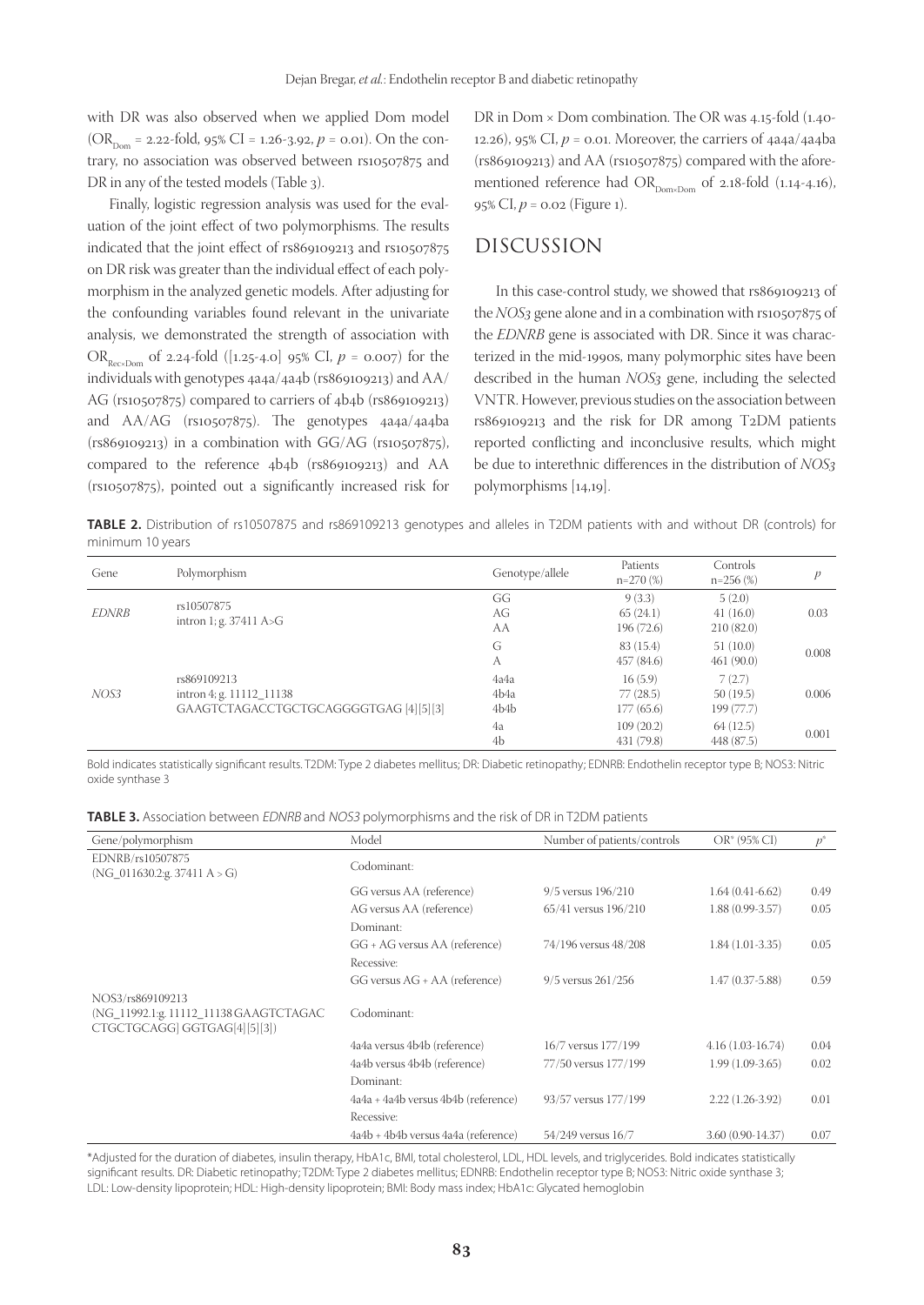Dejan Bregar, *et al.*: Endothelin receptor B and diabetic retinopathy



FIGURE 1. The joint effect of rs10507875 and rs869109213 on the risk for diabetic retinopathy. \*\*Adjusted odds ratio for low-density lipoprotein, high-density lipoprotein, triglycerides, glycated hemoglobin, body mass index, diastolic pressure, insulin therapy, duration of diabetes, and arterial hypertension (AH). Rec: Recessive; Dom: Dominant.

Here we confirmed an association between the 4a4a homozygotes of rs869109213 and the occurrence of DR in Slovenian (Caucasians) patients with T2DM. As expected, the frequencies of genotype 4a4a in Slovenian patients with T2DM ( $\%$ <sub>patients</sub> = 5.9,  $\%$ <sub>controls</sub> = 2.7) did not differ from those reported in various populations with diabetes (2.1-16%) [20]. Assuming the standard models of inheritance, our T2DM patients with either 4a4a genotype (co-dominant model), 4a4b (co-dominant model), or 4a4a+4a4b (dominant model) had a significantly higher risk of DR compared to the carriers of 4b4b genotype (wild-type).

Several other authors reported the association between the *NOS3* rs869109213 and DR in Caucasians with T2DM [19,21]. For example, Cheema et al. [21] found that the 4a4a genotype of rs869109213 was an independent protective factor for DR and was associated with a low risk of DR. Moreover, the NO levels in their T2DM patients with 4b4a and 4a4a genotypes were significantly higher in comparison with other genotypes. The authors suggested that *NOS3* rs869109213 might be a good candidate as a biomarker of DR in Asian North Indian patients with T2DM [21].

To the best of our knowledge, this is the first study to demonstrate an association between *EDNRB* rs10507875 and DR in Caucasians with T2DM. The minor, G, allele occurred more frequently in our diabetic patients with DR compared to controls. However, we found no significant association between the risk of DR and rs10507875 in T2DM patients, using the standard genetic models.

A mutation in the *EDNRB* gene was associated with Hirschsprung's disease and hearing loss [12]. Moreover, SNPs linked to rs10507875 with a very high linkage disequilibrium (D' = 1 and  $r^2 > 0.95$  for populations of European ancestry: rs12720174, rs7317759, rs17068554, rs4885492, rs12720167, rs7333867, rs17068547, rs4884073, rs3027111, and rs12585038) have been associated with other disease phenotypes, such as: Contraction of the vascular smooth muscle cells, vasoconstriction, negative regulation of cellular protein metabolic process, endothelin receptor (EDNR) signaling, and EDNR activity (GRCh37.p13, Ensembl, April 2017) (http://grch37.ensembl.org/Homo\_sapiens/ Variation/HighLD?db=core;r=13:78516754-78517754;v=rs 10507875;vdb=variation;vf= 5876751#373514\_tablePanel). Furthermore, MacClellan et al. observed a significant association of rs10507875 with ischemic stroke in Caucasian women [22].

Hein et al. [23] suggested that  $ET_{B}$ -mediated vasoconstriction in retinal ischemia and diabetes might be enhanced through a mechanism that selectively regulates the *EDNRB* expression [23].

In this study, we selected the two polymorphisms as potential risk factors of DR in T2DM patients, based on the role of ligand/receptor relationship and the importance of endothelial function in regulating vascular blood flow. Interestingly, our results indicated that the combination of rs10507875 and rs869109213 could affect the susceptibility for DR in T2DM patients. The occurrence of DR was 2.2-fold higher in Dom × Rec and Dom × Dom combinations. Although rs10507875 was not significantly associated with DR in this study, the inclusion of the GG genotype in  $Dom \times Dom$  combination  $(rs10507875 \times rs869109213)$  further increased the risk for DR, with  $OR_{\text{Down}\text{-}\text{Dom}}$  of 4.15.

The limitations of our study are the relatively small sample size, duration of T2DM in controls, and the lack of a direct biochemical evidence such as the level of gene and protein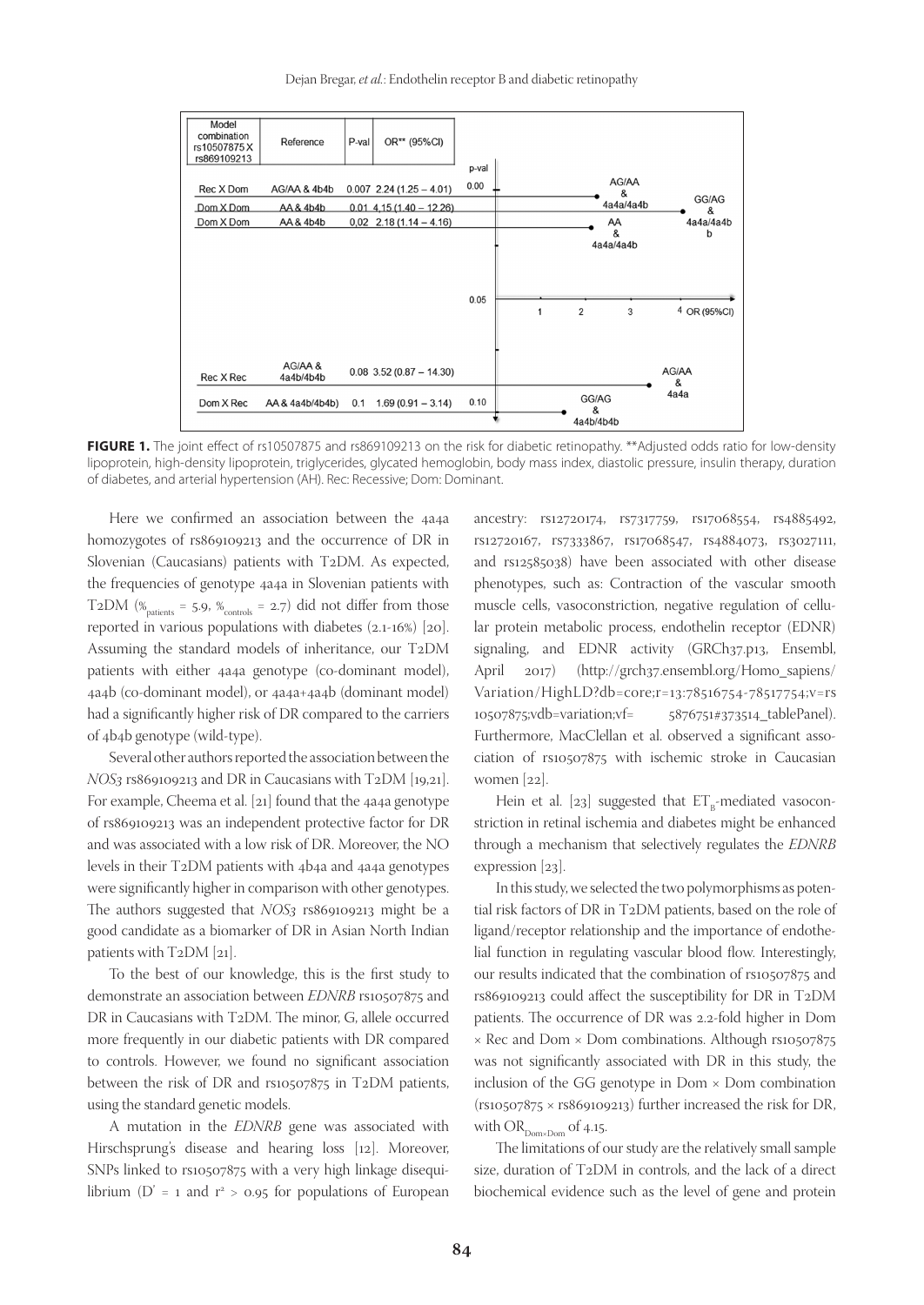expression. The duration of diabetes in our control group was relatively long (10-15 years). We selected this period based on the fact that around 20% of T2DM patients, aged 20-74 years, develop DR after more than 5 years of the onset of T2DM, with majority of the patients developing DR after the first two decades of the onset of diabetes [24]. Thus, it is possible that some of the T2DM patients were inadequately excluded from the control group due to the short follow-up period. Nevertheless, this probably does not affect our results significantly, as T2DM duration was used as a covariate in the logistic regression analysis.

DR is a multifactor disease possibly determined by multiple genes. For accurate determination of reliable DR genetic markers a higher number of patients from diverse populations is required.

Generally, the *NOS3*/*EDNRB* gene activity and the effect of polymorphisms on gene expression are difficult to analyze. Namely, the tissue-specific activity of *EDNRB* and rapid diffusion of NO (present in subnanomolar concentrations in cells), away from the location of protein synthesis, make the *in vivo* measuring complicated, often with contradictory results [8,25].

Further evidence is necessary to consolidate our observations and to confirm the joint effect of rs869102213 and rs10507875 on the risk of DR in T2DM patients.

# CONCLUSION

Our results indicate that *NOS3* rs869109213 polymorphism alone or in a combination with *EDNRB* rs10507875 may be associated with DR in Slovenian patients with T2DM.

To the best of our knowledge, this is the first report on the joint effect of rs10507875 and rs869109213 on the risk of DR in T2DM patients.

## ACKNOWLEDGMENTS

The authors thank Ms. Visam Bajt, BA, for revising the English.

# DECLARATION OF INTERESTS

The authors declare no conflict of interests.

## REFERENCES

[1] Awata T, Inoue K, Kurihara S, Ohkubo T, Watanabe M, Inukai K, et al. A common polymorphism in the 5'-untranslated region of the VEGF gene is associated with diabetic retinopathy in Type 2 diabetes. Diabetes 2002;51(5):1635-9.

https://doi.org/10.2337/diabetes.51.5.1635.

[2] Lu Y, Shi Y, Ge Y, Yin J, Huang Z. Two polymorphisms (Rs699947, Rs2010963) in the VEGFA gene and diabetic retinopathy: An

updated meta-analysis. J Diabetes Metab 2012;Suppl 3:6. https://doi.org/10.4172/2155-6156.S3-006.

- [3] Stitt AW, Lois N, Medina RJ, Adamson P, Curtis TM. Advances in our understanding of diabetic retinopathy. Clin Sci (Lond) 2013;125(1):1-17. https://doi.org/10.1042/CS20120588.
- [4] Huo L, Tao S, Jian-Mei G, Juan L, Xin-Min Y, Lin F. Genotyping analysis of a polymorphic G-954C of NOS2A in diabetic retinopathy with cystoid macular edema. Int J Ophthalmol 2008;1(2):95-8.
- [5] Yun JS, Ko SH, Kim JH, Moon KW, Park YM, Yoo KD, et al. Diabetic retinopathy and endothelial dysfunction in patients with Type 2 diabetes mellitus. Diabetes Metab J 2013;37(4):262-9. https://doi.org/10.4093/dmj.2013.37.4.262.
- [6] Warpeha KM, Chakravarthy U. Molecular genetics of microvascular disease in diabetic retinopathy. Eye (Lond) 2003;17(3):305-11. https://doi.org/10.1038/sj.eye.6700348.
- [7] Shah R. Endothelins in health and disease. Eur J Intern Med 2007;18(4):272-82. https://doi.org/10.1016/j.ejim.2007.04.002.
- [8] Schneider MP, Boesen EI, Pollock DM. Contrasting actions of endothelin ET(A) and ET(B) receptors in cardiovascular disease. Annu Rev Pharmacol Toxicol 2007;47:731-59.

https://doi.org/10.1146/annurev.pharmtox.47.120505.105134.

- Vignon-Zellweger N, Heiden S, Miyauchi T, Emoto N. Endothelin and endothelin receptors in the renal and cardiovascular systems. Life Sci 2012;91(13-14):490-500. https://doi.org/10.1016/j.lfs.2012.03.026.
- [10] Mas M. A close look at the endothelium: Its role in the regulation of vasomotor tone. Eur Urol Suppl 2009;8(2):48-57. https://doi.org/10.1016/j.eursup.2008.10.011.
- [11] Bourque SL, Davidge ST, Adams MA. The interaction between endothelin-1 and nitric oxide in the vasculature: New perspectives. Am J Physiol Regul Integr Comp Physiol 2011;300(6):R1288-95. https://doi.org/10.1152/ajpregu.00397.2010.
- [12] Stobdan T, Zhou D, Ao-Ieong E, Ortiz D, Ronen R, Hartley I, et al. Endothelin receptor B, a candidate gene from human studies at high altitude, improves cardiac tolerance to hypoxia in genetically engineered heterozygote mice. Proc Natl Acad Sci U S A 2015;112(33):10425-30.

https://doi.org/10.1073/pnas.1507486112.

[13] Prabhakar S, Noonan JP, Pääbo S, Rubin EM. Accelerated evolution of conserved noncoding sequences in humans. Science 2006;314(5800):786.

https://doi.org/10.1126/science.1130738.

[14] Oliveira-Paula GH, Lacchini R, Tanus-Santos JE. Endothelial nitric oxide synthase: From biochemistry and gene structure to clinical implications of NOS3 polymorphisms. Gene 2016;575(2 Pt 3):584-99.

https://doi.org/10.1016/j.gene.2015.09.061.

- [15] Kahn R. Expert commitee on the diagnosis and classification of diabetes mellitus. Follow up report on the diagnosis of diabetes mellitus. Diabetes Care 2003;11(26):3160-7. https://doi.org/10.2337/diacare.26.11.3160.
- [16] Grading diabetic retinopathy from stereoscopic color fundus photographs-an extension of the modified Airlie house classification. ETDRS report number 10. Early Treatment Diabetic Retinopathy Study Research Group. Ophthalmology 1991;98(5 Suppl):786-806. https://doi.org/10.1016/S0161-6420(13)38012-9.
- [17] Wang XL, Sim AS, Badenhop RF, McCredie RM, Wilcken DE. A smoking-dependent risk of coronary artery disease associated with a polymorphism of the endothelial nitric oxide synthase gene. Nat Med 1996;2(1):41-5. https://doi.org/10.1038/nm0196-41.
- [18] Elston RC, Forthofer R. Testing for Hardy-Weinberg equilibrium small samples. Biometrics 1977;3(33):536-42. https://doi.org/10.2307/2529370.
- [19] Ma ZJ, Chen R, Ren HZ, Guo X, Guo J, Chen LM. Association between eNOS 4b/a polymorphism and the risk of diabetic retinopathy in Type 2 diabetes mellitus: A meta-analysis. J Diabetes Res 2014;2014:549747. http://dx.doi.org/10.1155/2014/549747.